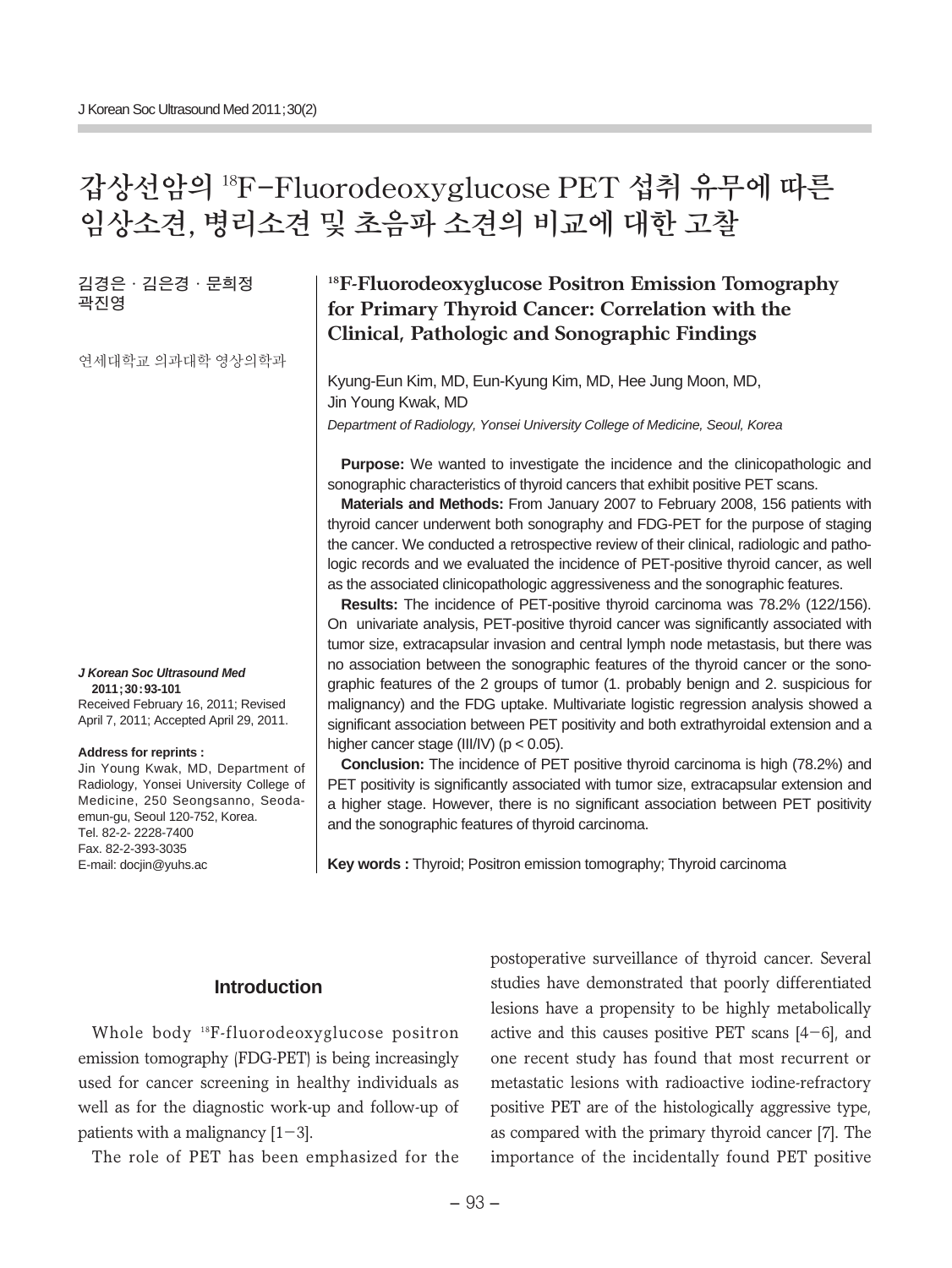nodule has recently been reported. In several relatively large sample-size studies, the malignancy rate of thyroid incidentalomas that exhibit FDG uptake has been reported to be  $26.7 - 50\%$  [8-12]. Moreover, there was a report that the malignancy rate among PET-positive nodules was related with the sonographic findings, and the malignant rate was significantly lower for the nodules that show no suspicious features on ultrasonography (US) [13]. However, there has been no report about the clinicopathologic and sonographic characteristics of PET uptake in preoperative thyroid cancer.

Therefore, we are interested in studying how the behavior and US features of thyroid cancer are related to PET scans. Accordingly, the purpose of this study was to evaluate the incidence and the clinicopathologic and US characteristics of PETpositive thyroid cancer.

### **Materials and Methods**

#### **Patients**

The Institutional Review Board of Yonsei University approved this study and neither patients'approval nor informed consent for review of their images and records was required. From January 2007 to February 2008, 570 patients underwent surgery due to thyroid cancer by a surgeon who specialized in thyroid cancer. During this period, all the patients with thyroid cancer were recommended by the surgeon to undergo FDG-PET and US for staging. Among them, 161 patients with thyroid cancer agreed to undergo a FDG-PET scan and they underwent both US and FDG-PET for the preoperative staging of thyroid cancer due to the patients' preference for these modalities. Five patients were excluded from the study because the uptake status of the thyroid cancer could not be evaluated due to diffuse uptake in both thyroid glands, which was caused by underlying diffuse thyroiditis [14]. Therefore, the study consisted of 156 patients (122 women and 34 men). The interval between PET and operation was less than 90 days for all the patients (range:  $0 - 90$  days, mean: 22.3 days).

#### **18F-FDG-PET imaging**

All patients fasted for at least 4 hours and they had serum glucose levels of less than 140 mg/dl before the intravenous injection of FDG. Scanning was initiated 60 minutes after the administration of FDG. Images from the neck to the proximal thighs were obtained either on a GE advance PET scanner (GE advance, GE Medical Systems, Milwaukee, WI) with a spatial resolution of 5 mm in the center of the field of view (FOV) or on a Philips Allegro PET system (Allegro, Philips-ADAC medical systems, Cleveland, OH, USA) with a spatial resolution of 5.3 mm in the center of the FOV. For the GE advance, approximately 370 MBq of FDG was intravenously injected and the emission scan was 5 min/bed position in a 2 dimensional mode. The Allegro acquired data in a 3 dimensional mode after intravenous administration of 5.18 MBq (0.14 mCi/kg) of FDG. To correct for non-uniform attenuation, transmission scans (3 min/bed position) were obtained using point sources of Ge-68 for the GE advance or Cs-137 for the Allegro. For the Allegro, the transmission scans were then interleaved between the multiple emission scans. Finally, the images were reconstructed using an iterative reconstruction algorithm (the ordered subset expectation maximization (OSEM) for the GE advance, or the low action maximal likelihood algorithm (RAMLA) for the Allegro).

## **Interpretation and analysis of the 18F-FDG-PET images**

An experienced nuclear medicine physician qualitatively interpreted the FDG-PET images by visual inspection on a high-resolution computer screen. At that time, the physician knew both the cytologic and US results of all patients who underwent FDG-PET for the purpose of staging the thyroid cancer. Special attention was paid to the FDG uptake seen on US in the thyroid cancer. FDG uptake was considered positive when the activity was substantially greater than that in the adjacent soft tissue. We did not calculate the standardized uptake value (SUV) for the thyroid cancer with FDG uptake.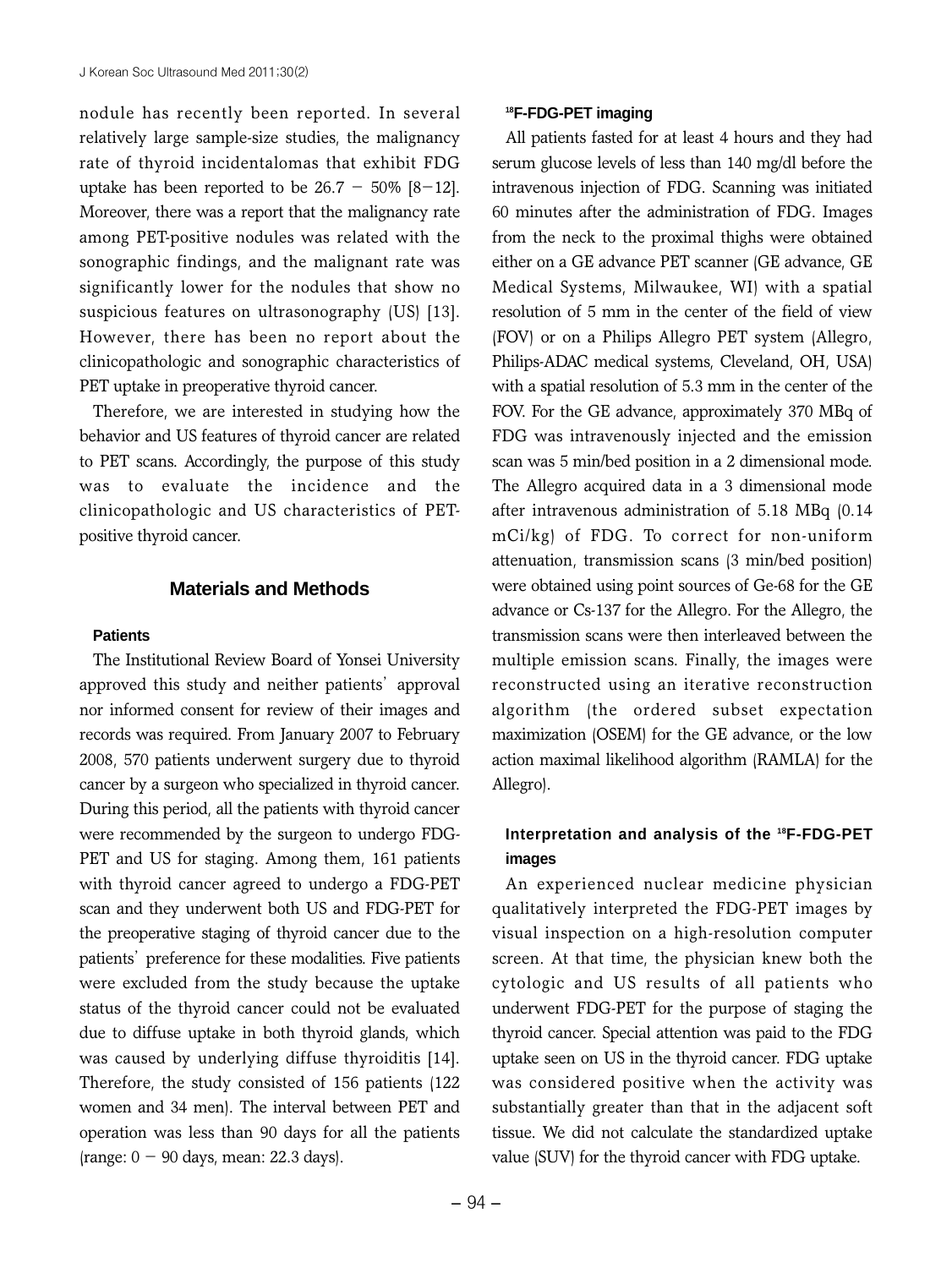#### **High-resolution thyroid US**

US images were acquired using a 7- to 15-MHz linear array transducer (HDI 5000; Philips Medical Systems, Bothell, WA), an 8- to 15-MHz linear array transducer (Acuson Sequoia; Siemens Medical Solutions, Mountain View, CA) or a 5- to 12-MHz linear array transducer (iU22; Philips Medical Systems) for evaluation of the thyroid gland and the neck. With the use of the HDI 5000 or iU22 machine, compound imaging was performed for all the cases. Before FNAB, real-time US was performed by 1 of 3 radiologists with 4, 6 or 10 years experience in thyroid imaging, respectively. The thyroid cancers were retrospectively reviewed using the US features, including the internal components, echogenicity, the margin, calcifications and the shape based on the criteria suggested by Kim et al. [15]. The internal component was defined as either solid, mixed or cystic. A mixed component meant the mass had both solid and cystic components, and the US scans for the masses with mixed components were evaluated based on the internal solid component. Malignant US features were defined as marked hypoechogenicity (lower echogenicity than the surrounding strap muscle), microlobulated or irregular margins, microcalcifications and being taller than wide (a greater anteroposterior dimension than the transverse dimension). Thyroid nodules were considered suspicious for malignancy if one of the above findings was present on US. The US results were classified into one of two groups: "suspicious malignancy"or "probably benign". A lymph node was considered pathologic if it exhibited at least one of the following: focal or diffuse hyperechogenicity, internal calcifications, cystic change or a round shape [16, 17].

#### **Histopathologic Analysis**

Using the pathologic reports, we evaluated the multifocality, extracapsular extension and presence of central and lateral LNM. The pathologic staging was performed using the 6th edition AJCC/UICC TNM Classification system [18], Thyroid microcarcinoma was defined as a cancer of 1.0 cm or less in diameter

on pathologic examination.

#### **Statistical Analysis**

The categorical data is presented as frequencies and percents. The chi-square test or Fisher's exact test were used to compare PET-positive thyroid cancer with the categorical variables. We also evaluated the association of PET-positive thyroid cancer with the continuous variables using independent two-sample t tests. Nonparametric statistics were used to compare the continuous variables. Comparisons of two groups were performed using the Wilcoxon rank sum test. Because thyroid microcarcinoma was about half of the tumor in this study, we also evaluated the association between PET-positive thyroid microcarcinoma and both the categorical and continuous variables. All the reported p-values are two-sided, and p values less than 0.05 were deemed statistically significant. Logistic regression analysis was performed to assess the odds ratios (ORs) of the significant predictive factors found in the univariate analysis.

Multivariate logistic regression analysis was performed to assess the independent associations between PET-positive thyroid cancer and all the factors found to be significant by univariate analysis after

Table 1. The Patients' Demographics and Clinical Characteristics

| Variable                        | Number of Patients       |
|---------------------------------|--------------------------|
| N (Total)                       | 156                      |
|                                 |                          |
| Age                             |                          |
| Age at diagnosis (yr)           | $52.9 \pm 12.3$ (22-83)* |
| Groups (< 45 vs. $\geq$ 45, yr) | 43/113                   |
| Gender                          |                          |
| Female                          | 122 (78.2%)              |
| Male                            | 34 (21.8%)               |
| Primary tumor                   |                          |
| Size (mm)                       | $14.4 \pm 10.3$ (3-60)*  |
| Multifocality                   | 44 (28.2%)               |
| Extracapsular invasion          | 96 (61.5%)               |
| Capsule (T3)                    | 90 (57.7%)               |
| Strap muscle (T4a)              | 6(3.8%)                  |
| Nodal involvement               |                          |
| Central compartment             | 77 (49.4%)               |
| Lateral compartment             | 41 (26.3%)               |

 $*$  Mean $\pm$ standard deviation (SD), range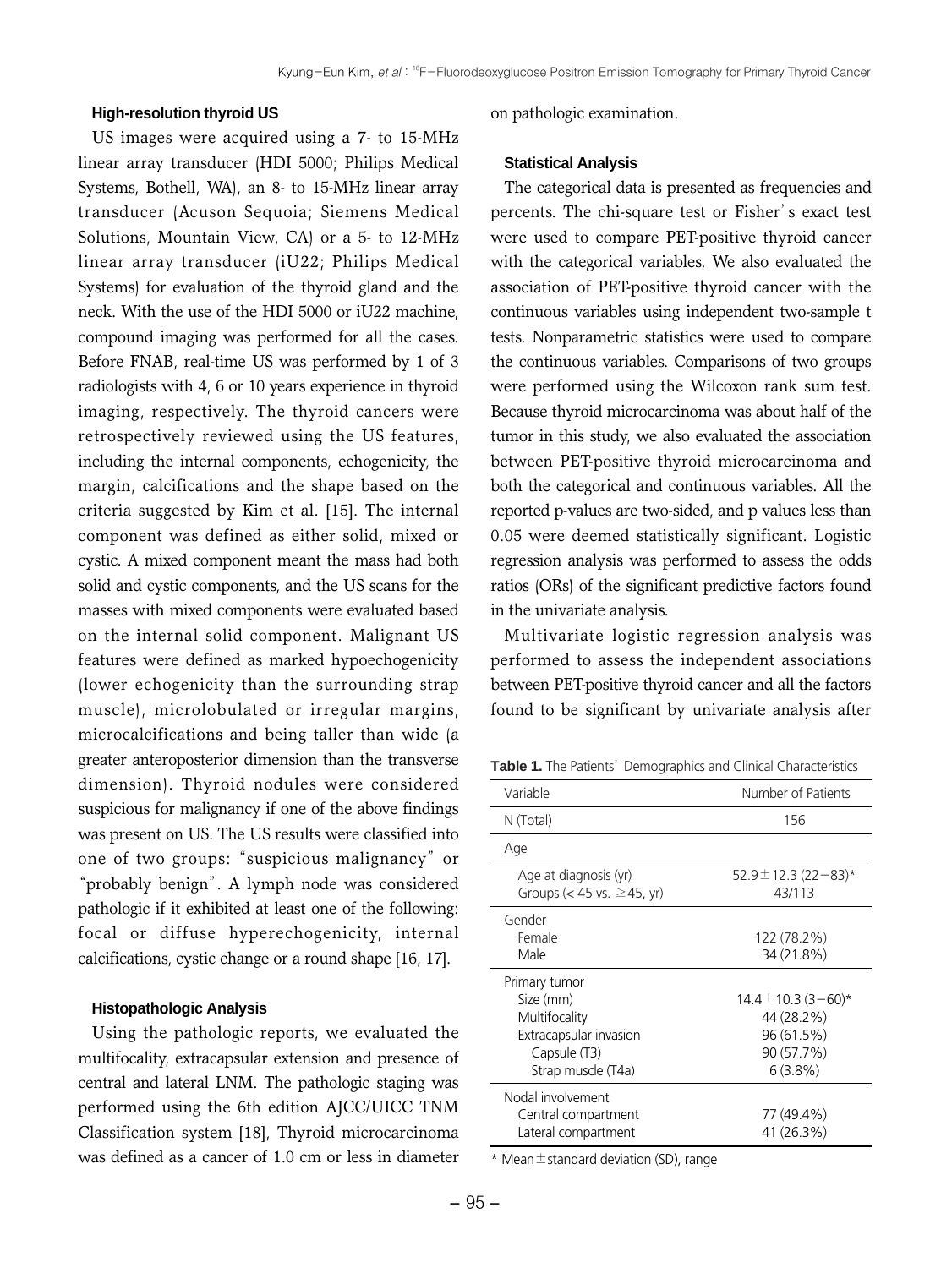controlling for various established clinicopathological prognostic factors. The ORs with relative 95% confidence intervals (CIs) were also calculated to assess the relevance of all the potential predictors of the outcomes. All the analyses were performed using SAS software (version 9.1.3; SAS Institute, Cary, NC).

#### **Results**

#### **Patient and Cancer Characteristics**

Table 1 shows the demographic and clinical data of the 156 patients. One hundred forty-one patients (90.4%) underwent total, near total or subtotal thyroidectomy, while the remaining 15 underwent hemithyroidectomy due to the small size of the cancer and there was no evidence of lymph node metastasis (LNM). All the patients received central neck node dissection. Lateral neck node dissection was performed in 55 out of 156 patients (35.3%) whose

preoperative US and clinical findings were suspicious for lateral LNM. Among them, 17 patients underwent bilateral neck dissection. Lateral LNM was found in 41 of the 156 patients (26.3%) and bilateral lateral LNM was found in 12 of the 41 patients with LNM (29.3%).

The thyroid cancers observed were divided into the following pathologic types: 142 conventional papillary carcinomas, 7 medullary carcinomas, 3 follicular carcinomas (2 widely aggressive, 1 minimally invasive), 2 follicular variant papillary carcinomas, 1 diffuse sclerosing variant of papillary carcinoma and 1 poorly differentiated carcinoma.

## **The Association of PET-Positive Thyroid Cancer with Various Clinical, Sonographic and Pathologic Features**

The incidence of PET-positive thyroid carcinoma was 78.2% (122/156). On univariate analysis, PET-

**Table 2.** Correlation Between the Clinical and Histopathological Parameters and the Thyroid Carcinoma's FDG Uptake Status

|                                      | PET+         | $PET -$    | <b>OR</b>          | 95% CI       | P value |
|--------------------------------------|--------------|------------|--------------------|--------------|---------|
| N (Total)                            | 122          | 34         |                    |              |         |
| Age at diagnosis (yr)                |              |            | 0.4                | $0.2 - 1.1$  | 0.058   |
| < 45                                 | 38 (31.1%)   | 5(14.7%)   |                    |              |         |
| $\geq$ 45                            | 84 (68.9%)   | 29 (85.3%) |                    |              |         |
| Gender                               |              |            | 1.4                | $0.5 - 3.7$  | 0.508   |
| Male                                 | 28 (23%)     | 6(17.6%)   |                    |              |         |
| Female                               | 94 (77%)     | 28 (82.4%) |                    |              |         |
| Tumor size (mm)                      | $13(4-60)$ * | $8(3-30)*$ | 1.2<br>$1.1 - 1.3$ |              | < .001  |
| Multifocality                        | 35 (28.7%)   | 9(26.5%)   | $0.5 - 2.6$<br>1.1 |              | 0.8     |
| Pathologic extracapsular invasion    | 85 (70%)     | 11 (32.4%) | 1.8                | $2.1 - 10.9$ | < .001  |
| Pathologic type                      |              |            | 0.6                | $0.1 - 2.7$  | 0.736   |
| Conventional papillary carcinoma     | 110 (90.2%)  | 32 (94.1%) |                    |              |         |
| Other thyroid carcinoma <sup>+</sup> | 12 (9.8%)    | $2(5.9\%)$ |                    |              |         |
| Central LNM                          | 66 (54.1%)   | 11 (32.4%) | 2.5                | $1.1 - 5.5$  | 0.025   |
| Lateral LNM                          | 35 (28.7%)   | 6(17.7%)   | 1.9                | $0.7 - 4.9$  | 0.196   |
| Stage                                |              |            | 2.1                | $1 - 4.5$    | 0.064   |
| /                                    | 50 (41%)     | 20 (58.8%) |                    |              |         |
| <b>III/IV</b>                        | 72 (59%)     | 14 (41.2%) |                    |              |         |

PET+, thyroid cancer with FDG uptake; PET-, thyroid cancer without FDG uptake; OR, odds ratio; CI, confidence interval; LNM, lymph node metastasis

\*Median (minimum-maximum)

<sup>+</sup>Other thyroid carcinomas included the follicular variant of papillary carcinoma, the diffuse sclerosing variant of papillary carcinoma, follicular carcinoma, medullary carcinoma and poorly differentiated carcinoma.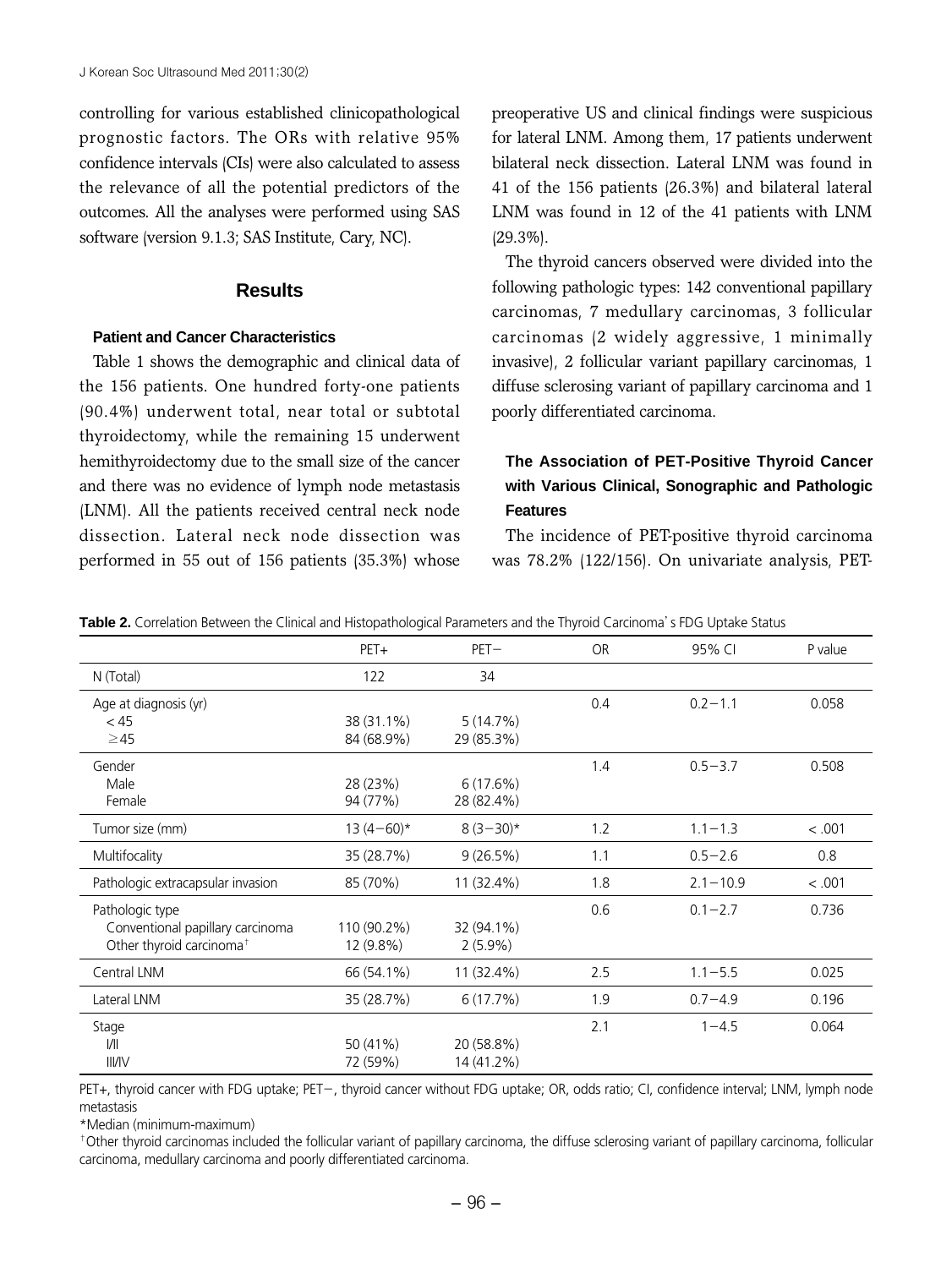positive thyroid cancer was significantly associated with the tumor size, extracapsular invasion and central LNM (Table 2). However, PET positivity showed no association with the different pathologic types of cancer  $(p=0.941)$  (Table 3), nor was there any association when we divided the type of cancer into "conventional papillary thyroid carcinoma"and "other thyroid carcinoma". Although a higher PETpositive rate was observed for the thyroid cancers

**Table 3.** Correlation Between the Histopathological Types of Thyroid Carcinoma and the FDG Uptake Status

|                                                   | $PFT+$ | $PFT-$        |
|---------------------------------------------------|--------|---------------|
| N (Total)                                         | 122    | 34            |
| Conventional papillary carcinoma                  | 110    | 32            |
| Medullary carcinoma                               |        | $\mathcal{P}$ |
| Follicular carcinoma                              |        | O             |
| Follicular variant of papillary carcinoma         | 2      | O             |
| Diffuse sclerosing variant of papillary carcinoma |        | Λ             |
| Poorly differentiated carcinoma                   |        |               |

PET+, thyroid cancer with FDG uptake; PET-, thyroid cancer without FDG uptake

with multifocality, lateral LNM and higher (III/IV) stages, these results were not statistically significant.

When we evaluated the association of PET positivity with several clinicopathologic factors of the 79 PET positive microcarcinomas (79 of the 156 total, 50.6%), the univariate analysis revealed a significant association with age, the tumor size and extracapsular invasion (Table 4). We also evaluated the association between the US features and FDG uptake, but we found no association between any of the US features/groupings ("probably benign," "suspicious malignancy") and FDG uptake (Table 5).

Multivariate logistic regression analysis was performed to assess the independent associations of PET-positive thyroid carcinoma and microcarcinoma with the various clinicopathological factors after controlling for other, known prognostic factors (age at the time of diagnosis, gender, multifocality and tumor size) [19-22]. There was a significant association between PET positivity and both extrathyroidal

|                                      | PET+         | $PET-$      | <b>OR</b> | 95% CI       | P value |
|--------------------------------------|--------------|-------------|-----------|--------------|---------|
| N (Total)                            | 51           | 28          |           |              |         |
| Age at diagnosis (yr)                |              |             | 0.3       | $0.1 - 0.9$  | 0.034   |
| < 45                                 | 16 (31.4%)   | 3(10.7%)    |           |              |         |
| $\geq$ 45                            | 35 (68.6%)   | 25 (89.3%)  |           |              |         |
| Gender                               |              |             | 1.7       | $0.5 - 5.8$  | 0.43    |
| Male                                 | $11(21.6\%)$ | 4(14.3%)    |           |              |         |
| Female                               | 40 (78.4%)   | 24 (85.7%)  |           |              |         |
| Tumor size (mm)                      | $8(4-10)*$   | $7(3-10)*$  | 1.4       | $1.1 - 1.8$  | 0.014   |
| Multifocality                        | 12 (23.5%)   | 7(25%)      | 0.9       | $0.3 - 2.7$  | 0.9     |
| Pathologic extracapsular invasion    | 35 (68.6%)   | 7(25%)      | 6.6       | $2.3 - 18.6$ | < .001  |
| Pathologic type                      |              |             | 0.9       | $0.1 - 10.5$ | 1.000   |
| Conventional papillary carcinoma     | 49 (96.1%)   | 27 (96.4%)  |           |              |         |
| Other thyroid carcinoma <sup>+</sup> | $2(3.9\%)$   | $1(3.6\%)$  |           |              |         |
| Central LNM                          | 22 (43.1%)   | $9(32.1\%)$ | 1.6       | $0.6 - 4.2$  | 0.34    |
| Lateral LNM                          | 9(17.7%)     | $2(7.1\%)$  | 2.8       | $0.6 - 13.9$ | 0.212   |
| Stage                                |              |             | 2.4       | $0.9 - 6.2$  | 0.07    |
| /                                    | 20 (39.2%)   | 17 (60.7%)  |           |              |         |
| <b>III/IV</b>                        | 31 (60.8%)   | 11 (39.3%)  |           |              |         |

**Table 4.** Correlation Between the Clinical and Histopathological Parameters and Thyroid Microcarcinoma's FDG Uptake Status

PET+, thyroid cancer with FDG uptake; PET-, thyroid cancer without FDG uptake; OR, odds ratio; CI, confidence interval; LNM, lymph node metastasis

\*Median (minimum-maximum)

<sup>†</sup>Other thyroid carcinomas included the follicular variant of papillary carcinoma and medullary carcinoma.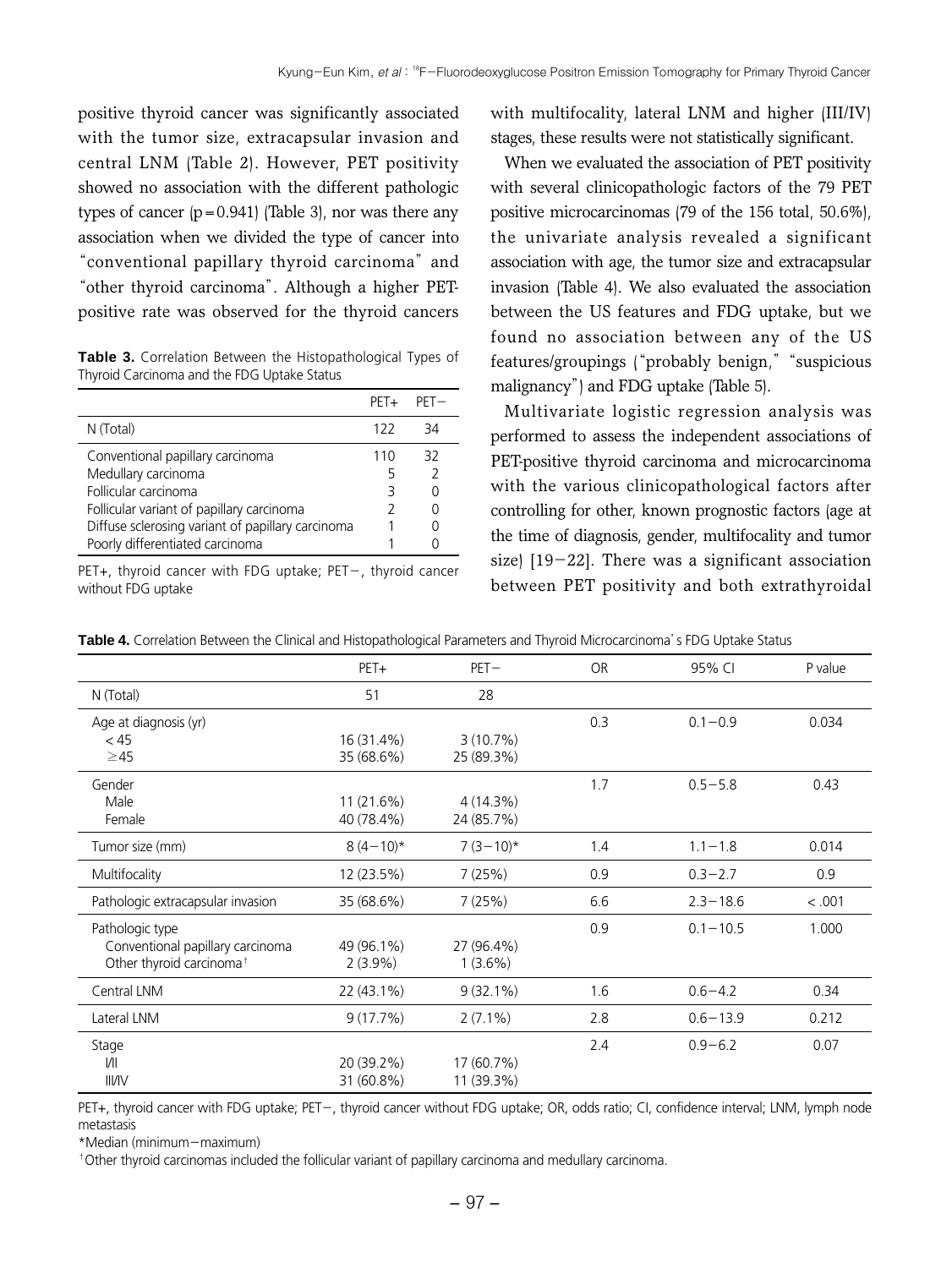extension and a higher cancer stage (III/IV) for all the thyroid cancers and the microcarcinomas  $(p < 0.05)$ (Table 6).

#### **Discussion**

 $18$ F-FDG-PET has been used for primary staging, evaluating the treatment response and to detect recurrence of many malignancies [23]. For the evaluation of thyroid disease, <sup>18</sup>F-FDG-PET is usually

**Table 5.** Correlation Between the Sonographic Parameters and Thyroid Carcinoma's FDG Uptake Status

|                           | PET+        | $PET-$     | P value |
|---------------------------|-------------|------------|---------|
| N (Total)                 | 122         | 34         |         |
| Echogenicity              |             |            | 0.891   |
| Hyperechogenicity         | O           | ⋂          |         |
| Isoechogenicity           | 13 (10.7%)  | $3(8.8\%)$ |         |
| Hypoechogenicity          | 94 (77%)    | 26 (76.5%) |         |
| Marked hypoechogenicity   | 15 (12.3%)  | 5(14.7%)   |         |
| Margin                    |             |            | 0.305   |
| Well-circumscribed        | 23 (18.9%)  | 4(11.8%)   |         |
| Microlobulated            | 44 (36.1%)  | 17 (50%)   |         |
| Irregular                 | 55 (45%)    | 13 (38.2%) |         |
| Calcifications            |             |            | 0.347   |
| Microcalcifications       | 47 (38.5%)  | 12 (35.3%) |         |
| Macrocalcifications       | 7 (5.7%)    | 4(11.8%)   |         |
| Mix calcifications        | 35 (28.7%)  | 6(17.6)    |         |
| Absent                    | 33 (27.1%)  | 12 (35.3%) |         |
| Shape                     |             |            | 0.637   |
| Wider than tall           | 63 (51.6%)  | 16 (47.1%) |         |
| Taller than wide          | 59 (48.4%)  | 18 (52.9%) |         |
| Sonographic grouping      |             |            | 0.455   |
| Probably benign           | 7 (5.7%)    | 3(8.8%)    |         |
| Suspicious for malignancy | 115 (94.3%) | 31 (91.2%) |         |

PET+, thyroid cancer with FDG uptake; PET-, thyroid cancer without FDG uptake

used to detect a metastatic lesion after operation [24, 25] and to differentiate between benign and malignant tumors [11, 12, 26-28], although this is somewhat controversial [13, 29]. Recent studies have demonstrated that a thyroid nodule showing 18F-FDG uptake may be malignant if it gives an indeterminate cytologic reading [27]. The relationship between the FDG avidity and tumor aggressiveness/differentiation appears to be in line with the limited sensitivity of preoperative FDG PET for ruling our malignancy in patients with thyroid nodules because the majority of thyroid nodules are well differentiated. Visually discernible FDG uptake is associated with a significantly higher prevalence of extrathyroidal extension and central lymph node involvement compared with that of the FDG-negative group [28]. Due to the flip-flop phenomenon (uptake of <sup>131</sup>Iodine with no FDG uptake and vice versa), FDG-PET can improve the detection of metastatic lesions when the iodine scan is negative and the serum thyroglobulin is elevated [24, 25]. Loss of the ability to concentrate radioactive 131Iodine is associated with poor differentiation, resulting in a tumor that is refractory to 131Iodine treatment. Metastatic thyroid lesions with negative <sup>131</sup>Iodine whole body scans and positive PET scans are associated with more aggressive clinical progression  $[30-32]$ . Some authors have reported that a high maximum SUV at the metastatic lesions from thyroid cancer is associated with an aggressive histologic type of cancer [7] and poor survival [33]. Yet there have been no reports on the association between PETpositive primary thyroid cancer and clinicopathologic aggressiveness.

**Table 6.** Multivariate Analysis of the Association Between Thyroid Carcinoma's and Thyroid Microcarcinoma's FDG Uptake Status and the Clinicopathologic Outcome

|                                    | All Carcinoma |             |         | Microcalcinoma |            |         |
|------------------------------------|---------------|-------------|---------|----------------|------------|---------|
|                                    | OR            | 95% CI      | P value | OR             | 95% CL     | P value |
| Pathologic extracapsular invasion* | 3.5           | $1.5 - 8.5$ | 0.005   | 5.5            | $18 - 169$ | 0.003   |
| Central LNM*                       | 2.1           | $0.8 - 5.2$ | 0.12    | 1.9            | $0.6 - 6$  | 0.249   |
| Lateral LNM*                       | 0.8           | $02 - 24$   | 0.636   | 2.5            | $04 - 141$ | 0.307   |
| Higher stage (III/IV) *            | 5.1           | $18 - 145$  | 0.002   | 8.3            | $21 - 324$ | 0.003   |

LNM, lymph node metastasis; OR, odds ratio; CI, confidence interval

\*Adjusted for age at diagnosis, gender, multifocality and tumor size.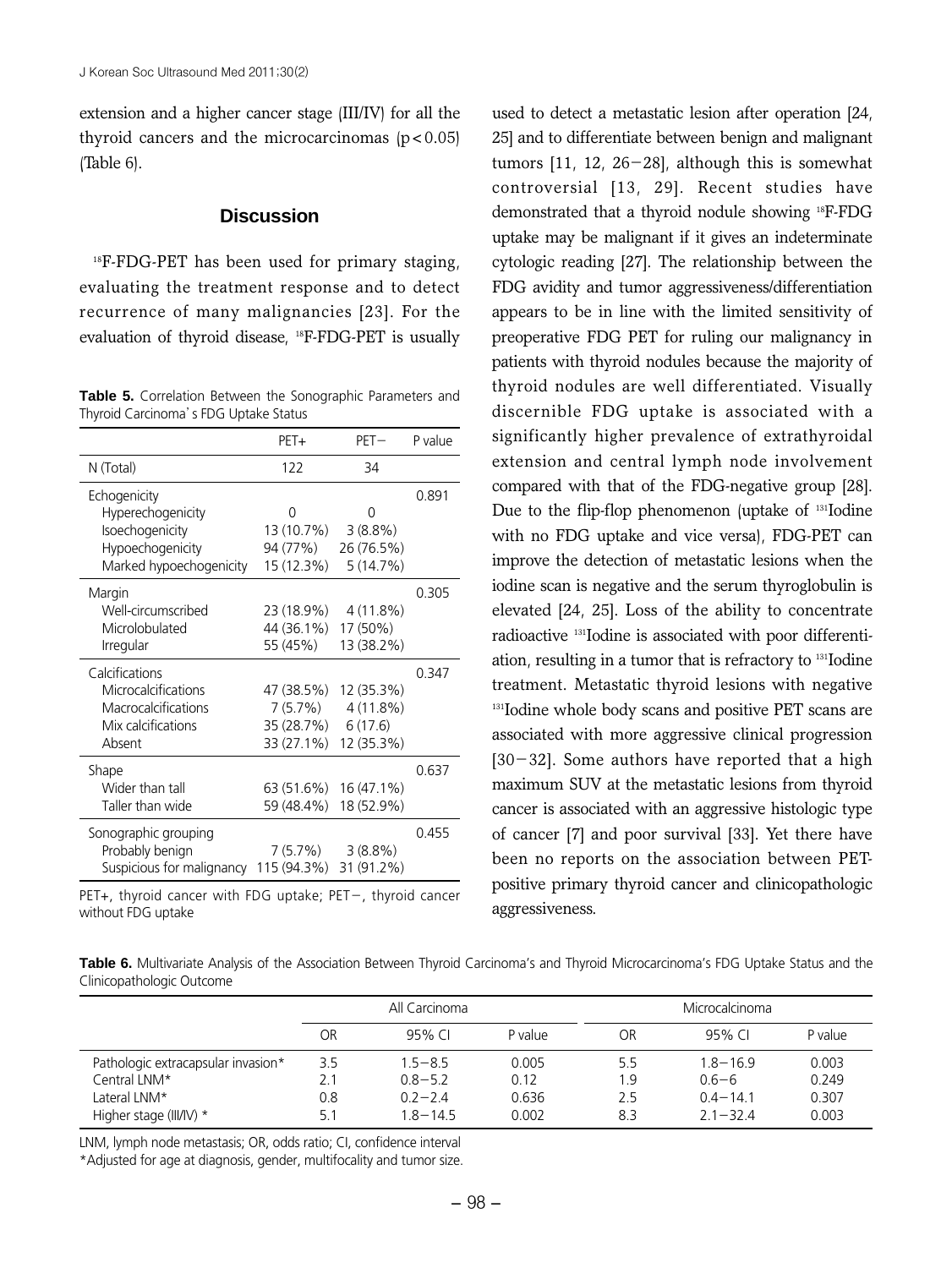In this study, we evaluated the association between clinical aggressiveness and PET-positive primary thyroid cancer, and we found that 78.2% (122/156) of the thyroid cancers were PET positive. Univariate analysis revealed that PET positivity was significantly associated with tumor size, extracapsular invasion and central lymph node metastasis (Table 2). When we evaluated the association between PET positivity and several clinicopathologic factors in 79 microcarcinomas, univariate analysis revealed that PET positivity was significantly associated with age, tumor size and extracapsular invasion (Table 4).

Many reports have found that poor clinical outcomes of thyroid cancer are associated with the patient age at diagnosis, gender, tumor size and multifocality [19-22], which led us to perform a multivariate analysis with adjusting for these known factors to identify the independent correlations between PET-positive thyroid cancer and several other clinicopathologic factors (Table 6). We found a significant association between PET-positive thyroid cancer and both extracapsular extension and a higher cancer stage  $(p < 0.05)$ , and this was irrespective of size ( $\leq$ 1 cm or > 1 cm). Also we found FDG positivity of thyroid cancer showed no significant association with the known clinicopathological poor prognostic factors (age at diagnosis, gender, multifocality and tumor size).

Ito et al reported that thyroid microcarcinoma with poor edge definition (i.e., an ill defined margin) on US shows worse disease-free survival, and thyroid microcarcinoma with fine strong echoes (i.e., microcalcification) shows frequent recurrence [34]. So, they suggested that an ill-defined tumor edge is an important US feature of biologically aggressive papillary microcarcinoma. However, in our study, any sonographic feature was not associated with the PET positivity (Table 5). This may be explained by the interobserver variability in analyzing the US features of a nodule [35, 36] and the possibility that there is no relationship between the morphologic features on US and the metabolic and functional features on PET.

Dramatic advances in understanding the

tumorogenesis of papillary thyroid carcinoma have been made over the past several years. Several reports have demonstrated that BRAF mutation [37-39], a S100A4 expression [40], an increased expression of transketolase-like-1 [41], the overexpression of cyclin D1 [42] and the underexpression of p27 [42] can be associated with the aggressiveness of thyroid carcinoma. Therefore, further studies will be needed to elucidate the association between PET-positive thyroid cancer and the known molecular factors related to the aggressiveness of thyroid cancer.

In our study, the incidence of PET-positive thyroid carcinoma was 78.2% (122/156). Yun et all reported that 53% (46/87) of the papillary thyroid microcarcinomas showed discernible FDG uptake. [28] Despite of the high incidence of PET positivity of thyroid carcinoma and the usefulness of PET scanning to detect the presence to detect the presence of malignancy, there is no consensus on the benefit and efficacy of PET in the setting of thyroid cancer. Therefore, it would be interesting to carry out further studies about the clinical significance of PET scanning in thyroid cancer patients.

There were several limitations to our study. First, we included only the thyroid cancer patients (28.2%, 161/570) who underwent both US and FDG-PET, which was performed at the patients' preference, meaning a selection bias could not be avoided. In the currently reported studies, the role of PET has been emphasized for the postoperative surveillance of thyroid cancer. But we did not include long-term follow-up result in our study. Therefore, further studies are required to evaluate the association between PET-positive thyroid cancer and recurrence and the survival rates.

In conclusion, the incidence of PET-positive thyroid carcinoma is high (78.2%). PET positivity of thyroid carcinoma is significantly associated with size, extracapsular extension and a higher cancer stage, but there is no significant association with the US features in our study.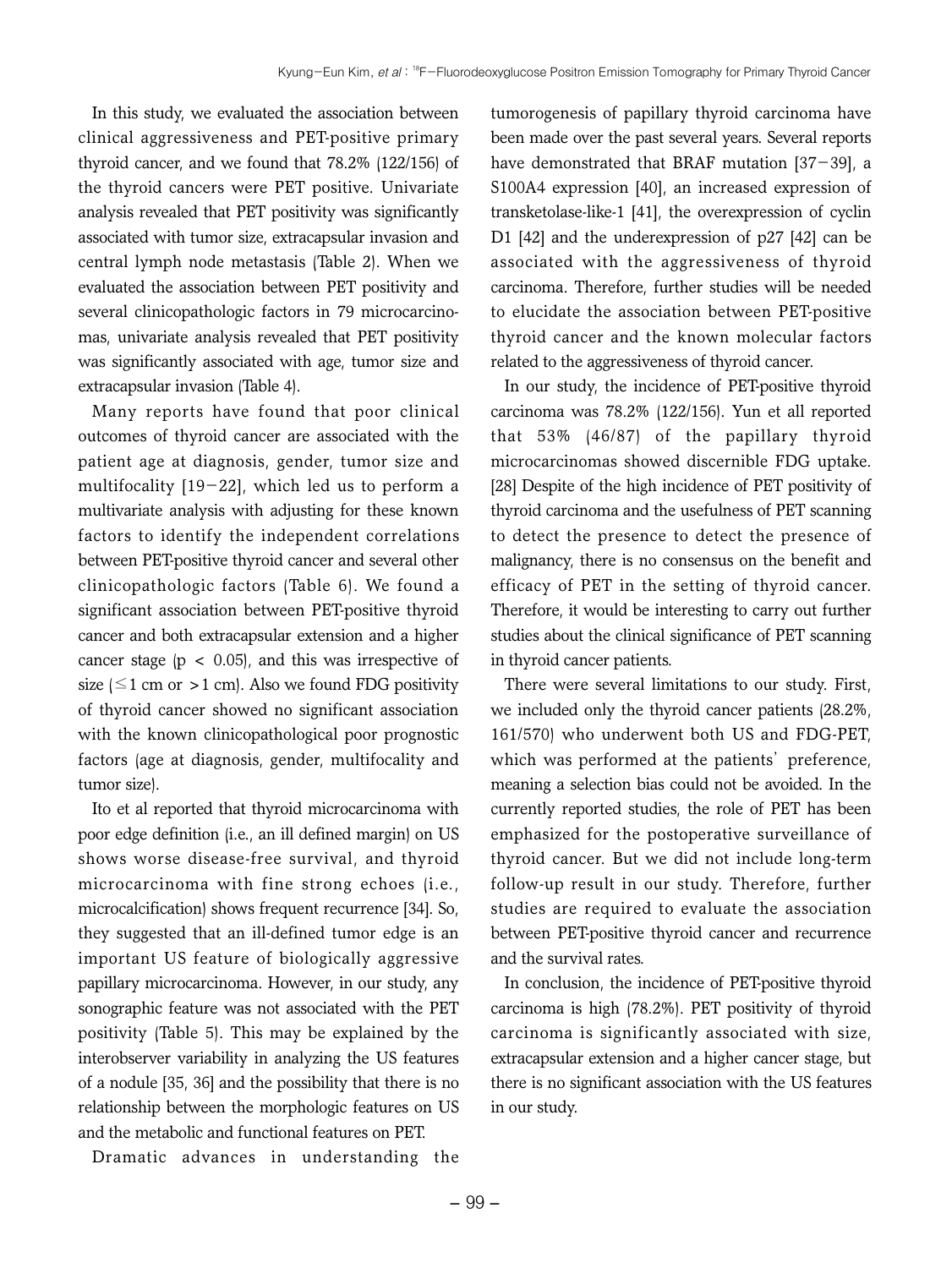#### **요 약**

목적 : 갑상선암 환자를 대상으로 FDG-PET 스캔상 섭 취를 보이는 경우와 보이지 않는 경우의 임상 소견 및 병리 학적, 초음파 소견에 대한 비교 연구.

대상 및 방법 : 2007년 1월부터 2008년 2월까지 수술 전 병기 결정을 위해 초음파와 FDG-PET 스캔을 모두 시 행한 156명의 갑상선암 환자를 대상으로, 임상소견, 초음 파 소견 및 병리학적 결과를 후향적으로 검토하였다. 또한 FDG 섭취를 보이는 갑상선암의 빈도, 임상병리학적 침윤 성과 초음파 소견간의 상관성을 분석하였다.

결과 : FDG 섭취를 보이는 갑상선암의 빈도는 78.2% (122/156)이었다. 단일변량분석을 이용한 분석에서 FDG 섭취는 종양의 크기, 피막 외 침범 및 중심 림프절 전이와 유의한 상관관계가 있었다. 그러나 양성 (probably benign) 또는 악성 (suspicious malignant)을 시사하는 초음파 소견과 FDG 섭취 사이에는 유의한 상관 관계가 관 찰되지 않았다. 다중 로지스틱 회귀분석을 이용한 분석에 서 FDG 섭취를 보이는 갑상선암은 갑상선 바깥으로의 침 범(extrathyroidal extension) 여부와 높은 병기(stage III/IV)에서 유의한 상관 관계를 보였다 (p < 0.05).

결론 : FDG 섭취를 보이는 갑상선암의 발병률은 높게 관찰되었으며 (78.2%), FDG 섭취는 종양의 크기, 피막 외 침범, 높은 병기와 유의한 상관관계가 있었다. 그러나 초음파 소견과의 유의한 상관관계는 나타나지 않았다.

#### References

- 1. Delbeke D. Oncological applications of FDG PET imaging: brain tumors, colorectal cancer, lymphoma and melanoma. J Nucl Med 1999;40:591-603
- 2. Kao CH, Kwan AS, Kwan JK, Chow MJ. The role of 18Ffluorodeoxyglucose positron emission tomography in cancer screening - a preliminary report. Oncol Rep 2001;8:1145-1148
- 3. Yasuda S, Ide M, Fujii H, et al. Application of positron emission tomography imaging to cancer screening. Br J Cancer 2000;83:1607-1611
- 4. Chisin R, Macapinlac HA. The indications of FDG-PET in neck oncology. Radiol Clin North Am 2000;38:999-1012
- 5. Larson SM, Robbins R. Positron emission tomography in thyroid cancer management. Semin Roentgenol 2002;37:169-174
- 6. Lind P, Kumnig G, Matschnig S, et al. The role of F-18FDG PET in thyroid cancer. Acta Med Austriaca 2000;27:38-41
- 7. Rivera M, Ghossein RA, Schoder H, Gomez D, Larson SM,

Tuttle RM. Histopathologic characterization of radioactive iodine-refractory fluorodeoxyglucose-positron emission tomography-positive thyroid carcinoma. Cancer 2008;113: 48-56

- 8. Cohen MS, Arslan N, Dehdashti F, et al. Risk of malignancy in thyroid incidentalomas identified by fluorodeoxyglucose-positron emission tomography. Surgery 2001;130: 941-946
- 9. Kang KW, Kim SK, Kang HS, et al. Prevalence and risk of cancer of focal thyroid incidentaloma identified by 18F-fluorodeoxyglucose positron emission tomography for metastasis evaluation and cancer screening in healthy subjects. J Clin Endocrinol Metab 2003;88:4100-4104
- 10. Kim TY, Kim WB, Ryu JS, Gong G, Hong SJ, Shong YK. 18F-fluorodeoxyglucose uptake in thyroid from positron emission tomogram (PET) for evaluation in cancer patients: high prevalence of malignancy in thyroid PET incidentaloma. Laryngoscope 2005;115:1074-1078
- 11. Choi JY, Lee KS, Kim HJ, et al. Focal thyroid lesions incidentally identified by integrated 18F-FDG PET/CT: clinical significance and improved characterization. J Nucl Med 2006;47:609-615
- 12. Are C, Hsu JF, Schoder H, Shah JP, Larson SM, Shaha AR. FDG-PET detected thyroid incidentalomas: need for further investigation? Ann Surg Oncol 2007;14:239-247
- 13. Kwak JY, Kim EK, Yun M, et al. Thyroid incidentalomas identified by 18F-FDG PET: sonographic correlation. AJR Am J Roentgenol 2008;191:598-603
- 14. Yasuda S, Shohtsu A, Ide M, et al. Chronic thyroiditis: diffuse uptake of FDG at PET. Radiology 1998;207:775-778
- 15. Kim EK, Park CS, Chung WY, et al. New sonographic criteria for recommending fine-needle aspiration biopsy of nonpalpable solid nodules of the thyroid. AJR Am J Roentgenol 2002;178:687-691
- 16. Kim E, Park JS, Son KR, Kim JH, Jeon SJ, Na DG. Preoperative diagnosis of cervical metastatic lymph nodes in papillary thyroid carcinoma: comparison of ultrasound, computed tomography, and combined ultrasound with computed tomography. Thyroid 2008;18:411-418
- 17. Ito Y, Tomoda C, Uruno T, et al. Papillary microcarcinoma of the thyroid: how should it be treated? World J Surg 2004;28:1115-1121
- 18. Wada N, Nakayama H, Suganuma N, et al. Prognostic value of the sixth edition AJCC/UICC TNM classification for differentiated thyroid carcinoma with extrathyroid extension. J Clin Endocrinol Metab 2007;92:215-218
- 19. Gilliland FD, Hunt WC, Morris DM, Key CR. Prognostic factors for thyroid carcinoma. A population-based study of 15,698 cases from the Surveillance, Epidemiology and End Results (SEER) program 1973-1991. Cancer 1997;79:564- 573
- 20. Ito Y, Higashiyama T, Takamura Y, et al. Risk factors for recurrence to the lymph node in papillary thyroid carcinoma patients without preoperatively detectable lateral node metastasis: validity of prophylactic modified radical neck